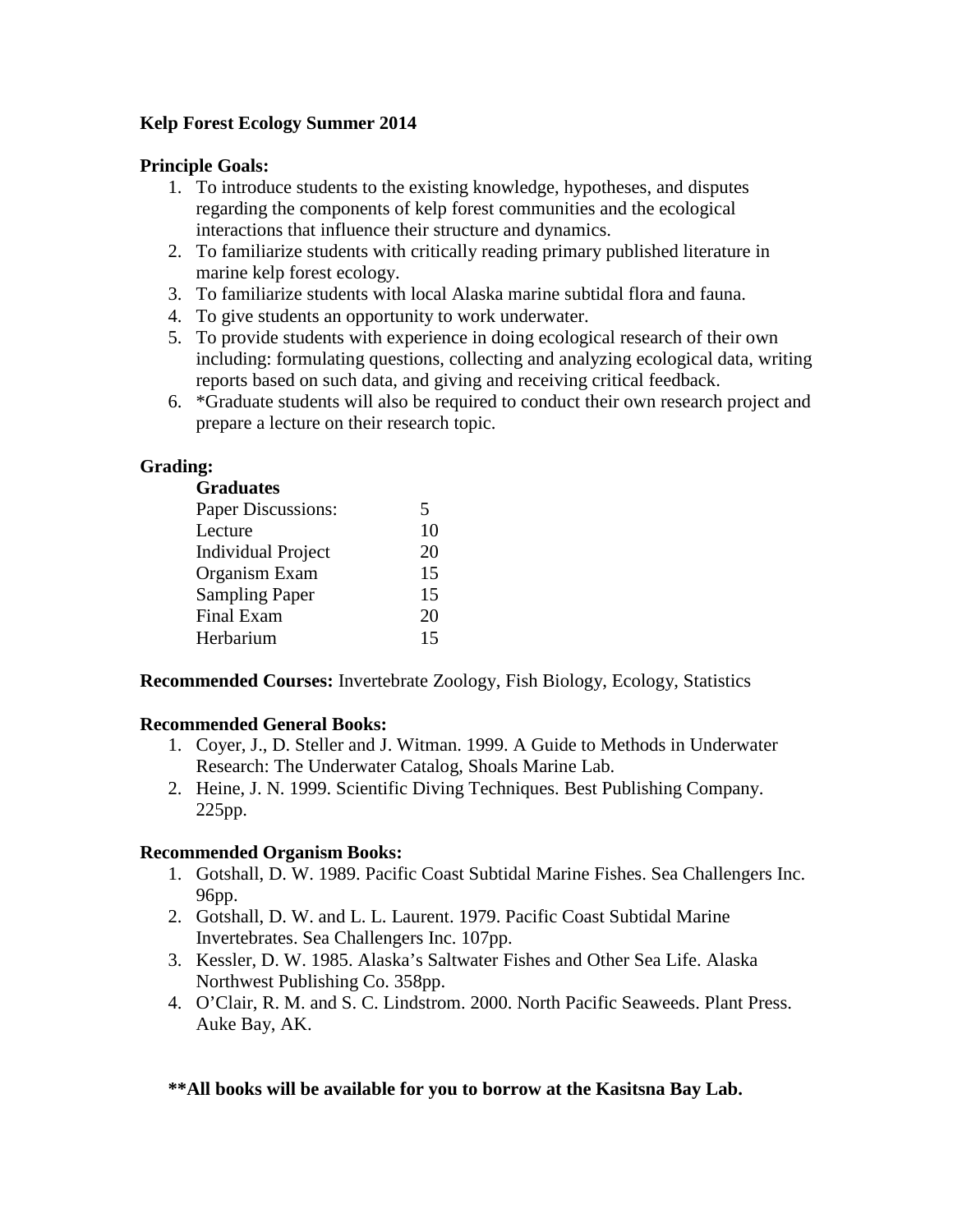#### **Course policies:**

Attendance is expected unless there is a good reason for the absence (illness or researchrelated travel). Students should contact the instructor prior to missing a class if possible. Plagiarism will not be tolerated in any form. Any paper that contains plagiarized material will receive a grade of zero, and may possibly be grounds for flunking the class. Be sure you understand what constitutes plagiarism. For an explanation of what constitutes plagiarism see:

**<http://www.uaf.edu/library/instruction/handouts/Plagiarism.html>**

### **Support and Disability Services:**

The Office of Disability Services (203 WHIT 474-7043) implements the Americans with Disabilities Act and insures that UAF students have equal access to the campus and course materials. Students with disabilities can be assured that they will be provided with reasonable accommodation.

The class is a field course. Facilities at the lab are disability accessible. However, SCUBA diving excursions are required.

## **Example Schedule:**

|               |              |                                        | <i>ralics are dives</i>                       | <b>DISCUSSIONS</b>                                           |
|---------------|--------------|----------------------------------------|-----------------------------------------------|--------------------------------------------------------------|
| <b>DATE</b>   | DAY          | 8 to 11<br>am                          | noon-5<br>afternoon                           | $7$ to ?<br>evening                                          |
| $23 -$<br>May | Fri          | arrive lab                             |                                               | Meet and chat                                                |
| $24 -$<br>May | Sat          | Lecture: Kelp Forest Introduction      | check out beach dive<br>and Lecture: Sampling | Boat check out dive,<br>swaths (canopy kelp)<br>and rugosity |
| $25 -$<br>May | Sun          | Lecture: Kelp Forest Organisms         |                                               | Lab: Invertebrates and<br>urchin lab                         |
| $26 -$<br>May | Mon          | Lecture: Macroalgae                    |                                               | Lab: Invertebrate key                                        |
| $27 -$<br>May | Tues         | Lecture: Kelp Forests Around the World | algal collection dive                         | Lab: Green and brown<br>algae                                |
| $28 -$<br>May | Wed          | algal collection dive/tag kelp         | Lab: Red algae                                | Lecture: Monitoring                                          |
| $29 -$<br>May | <b>Thurs</b> | permanent site sampling (PSS dive)     | PSS Lab                                       | PSS Lab                                                      |
| $30 -$<br>May | Fri          | PSS dive                               | PSS Lab                                       | <b>PSS Lab</b>                                               |

*italics are dives* Discussions